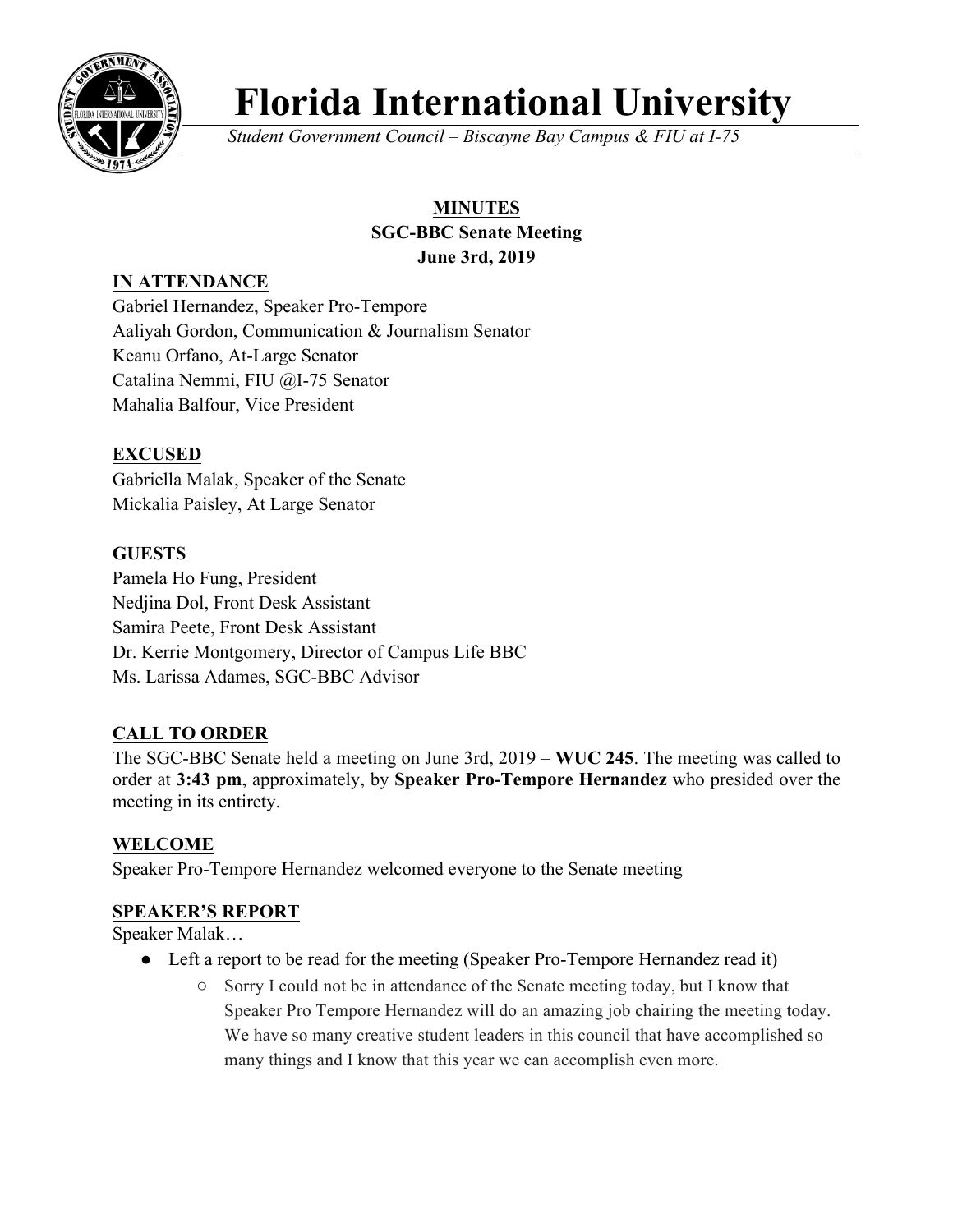#### **SPEAKER PRO'S REPORT**

Speaker Pro Hernandez…

● Has been speaking with Speaker Malak on ways to improve overall student experience at BBC

#### **VICE PRESIDENT REPORT**

Vice President Balfour...

- Wants everyone to start working on the goals for the upcoming year
- Everyone should be reaching out to their departments and introducing themselves and let them know what your goals are.
- Great news- The Board of Trustees will put the Transportation proposal on the floor, she would like for everyone to come and possibly invite someone and or record a video of them those may have something to share about their experiences/struggles with the shuttle bus. A compilation of the statements will be made for a presentation.
- Currently trying to organize an event at 1-75 with all the organizations.

#### **ADVISOR'S REPORT**

Ms. Adames…

- Will be out starting Friday the 7th and will return to office by Wednesday the 19th of June
- All pending HR packets will be turned in by Thursday the 6th. Packets not received by then, their stipend will be forfeited

Dr. Montgomery...

- Working on finishing the base on the statue of Roary- to be finished tomorrow. They will be installing brackets around the statue to prevent skateboarders from riding on it
- Will be out most of this week -but will be here when Ms. Adames is gone

#### **NEW BUSINESS**

**A. Approval of the Minutes**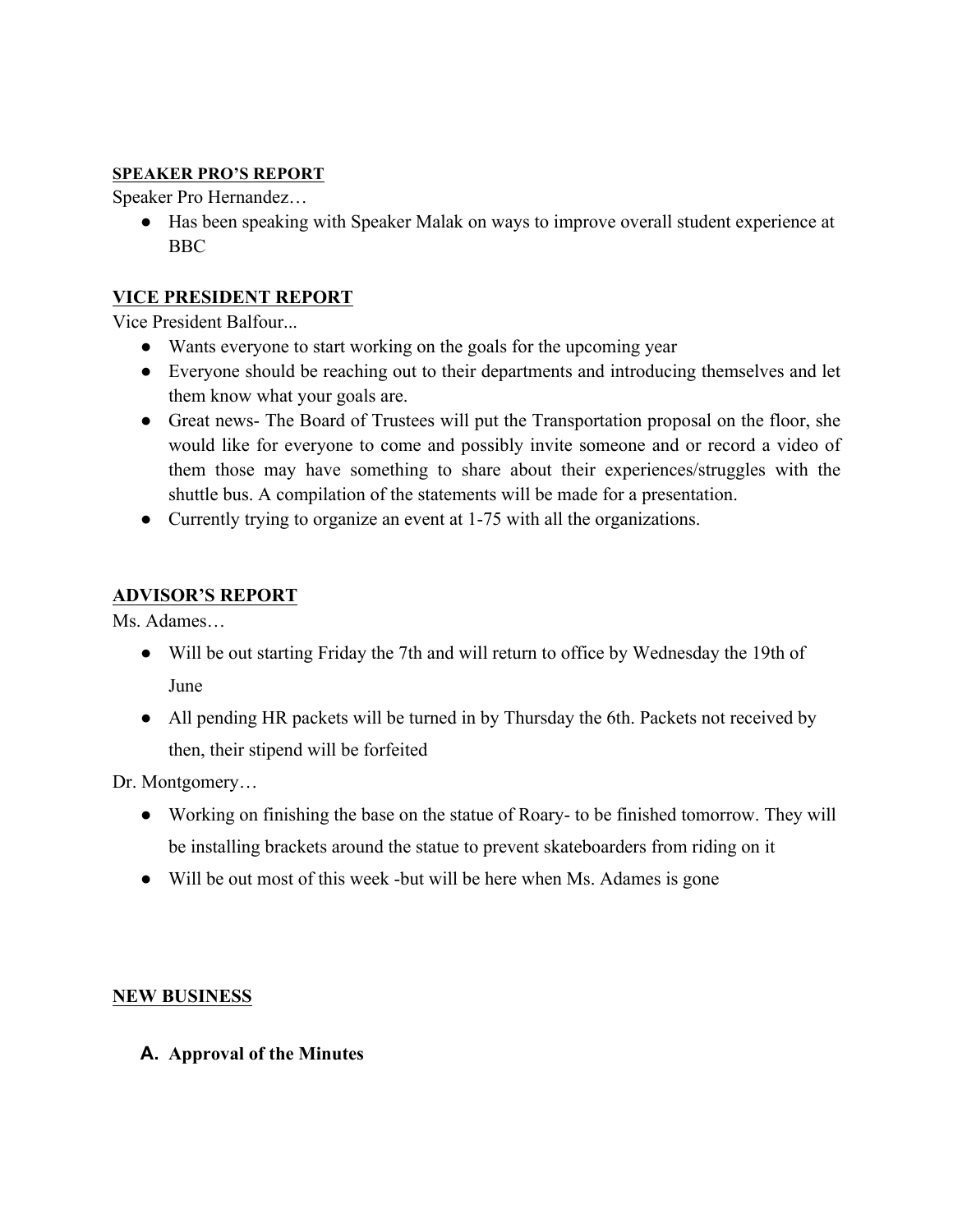Senator Orfano moves to approve Senate Meeting Minutes of 5.20.2019. Senator Gordon seconded. Motion passed unanimously.

- **B.** Senate Agendas for Summer/Fall 2019
	- a. Come up with a goal the Senator would like to accomplish. Followed with three ways, methods, courses of action to doing so. With having the idea of achieving said goal during Summer B or Fall as its intended deadline.
- **C.** Contacting Administration & Creating Senate Reports
	- a. Requesting all Senators speak to an administration, dean, dean assistant, or their colleges. Followed up with a report to be filled out and submitted through a google drive we intend to set up. Planning to follow up reports with 1 on 1 meeting to view progress in networking and creating legislation.

#### **DISCUSSION**

#### **A. Student Concerns**

No student concerns were discussed

#### **REPORTS**

#### **A. Senator's Report**

Senator Nemmi...

- Will be out Friday
- Thursday she got to make connections with the students and staff- and got an idea on what to work on over there. I-75 mainly needs funding
- Discusses several different ways to improve 1-75 such as a "collab" with Broward College, food pantry, window stickers etc.

#### **B. President's Report**

President Ho Fung...

- Was able to meet with the coordinator of I-75,**Diana Arcentales to** discuss I-75 ways to improve overall student experience
- Will be going to New York Thursday for the Board of Directors Meeting